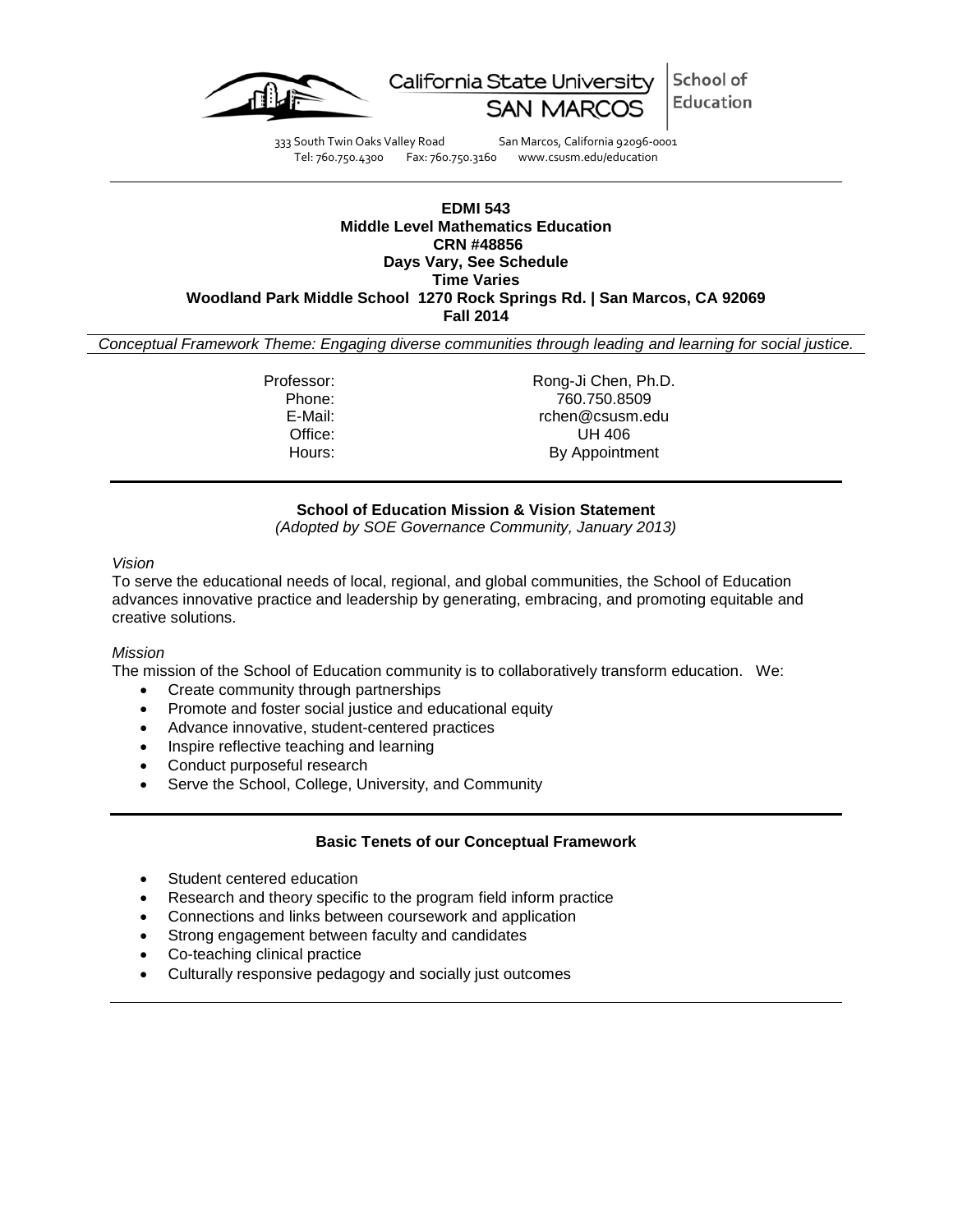# **COURSE DESCRIPTION**

This course focuses on developing an understanding of theory, methodology, and assessment of mathematics in self-contained or departmentalized settings.

#### **Course Prerequisite**

Admission to the Middle Level Credential Program

### **Course Objectives**

Learning to teach mathematics well is challenging and, therefore, this course is but one stage in your process of becoming a mathematics teacher. We are expected to: (a) increase our skills at listening to students and asking questions, (b) develop an understanding of students' content specific thinking, (c) develop strategies to create a classroom environment that promotes the investigation and growth of mathematical ideas and to ensure the success of all students in multi-cultural settings, (d) deepen our understanding of the mathematics taught at the middle school level, including such topics as rational and real numbers, proportions, statistics, probability, geometry, and algebra, (e) develop an understanding of the current issues and best practices in mathematics education, (f) develop a familiarity with the NCTM standards and Common Core State Standards, (g) understand the nature, purposes, and application of mathematics assessment and its relationship with curriculum, teaching, and learning, and (h) learn to teach content specific concepts using effective and appropriate strategies, including the educational use of technology.

### **Required Materials**

- Boaler, J. (2008). *What's math got to do with it?* New York: Penguin Books.California Department of Education (2010). *Common core state standards for mathematics*. Sacramento, CA: Author. <http://www.cde.ca.gov/ci/cc/> (PDF, free download)
- National Council of Teachers of Mathematics (NCTM) (2014). *Principles to actions: Ensuring mathematics success for all*. Reston, VA: Author.<http://www.nctm.org/PrinciplestoActions/> (eBook/PDF \$5 or print edition \$29)Several other readings are required and will be available in library databases.

#### **Recommended Materials**

- Van de Walle, J. A., Karp, K. M., & Bay-Williams, J. M. (2013). *Elementary and middle school mathematics: Teaching developmentally* (8th ed.). Boston: Allyn & Bacon.
- Boaler, J., & Humphreys, C. (2005). *Connecting mathematical ideas: Middle school video cases to support teaching and learning*. Portsmouth, NH: Heinemann.
- Driscoll, M. (1999). *Fostering algebraic thinking: A guide for teachers grades 6-10*. Portsmouth, NH: Heinemann.
- Driscoll, M. (2007). *Fostering geometric thinking: A guide for teachers grades 5-10*. Portsmouth, NH: Heinemann.
- Lampert, M. (2001). *Teaching problems and the problems of teaching*. New Haven, CT: Yale University Press.
- Small, M., & Lin, A. (2010). *More good questions: Great ways to differentiate secondary mathematics*. New York: Teachers College Press.
- Smith, M. S., & Stein, M. K. (2011). *Five practices for orchestrating productive mathematics discussions*. Reston, CA: National Council of Teachers of Mathematics.
- Stein, M. K., Smith, M. S., Henningsen, M. A., & Silver, E. A. (2009). *Implementing standardsbased mathematics instruction: A casebook for professional development* (2nd ed.) New York: Teachers College Press.
- National Council of Teachers of Mathematics (2000). *Principles and standards for school mathematics*. Reston, VA: Author. An overview of this document can be found at <http://standards.nctm.org/document/index.htm>
- NCTM's professional journals: *Mathematics Teaching in the Middle School* [\(http://www.nctm.org/publications/toc.aspx?jrnl=mtms\)](http://www.nctm.org/publications/toc.aspx?jrnl=mtms) and *Teaching Children Mathematics* [\(http://www.nctm.org/publications/toc.aspx?jrnl=tcm\)](http://www.nctm.org/publications/toc.aspx?jrnl=tcm).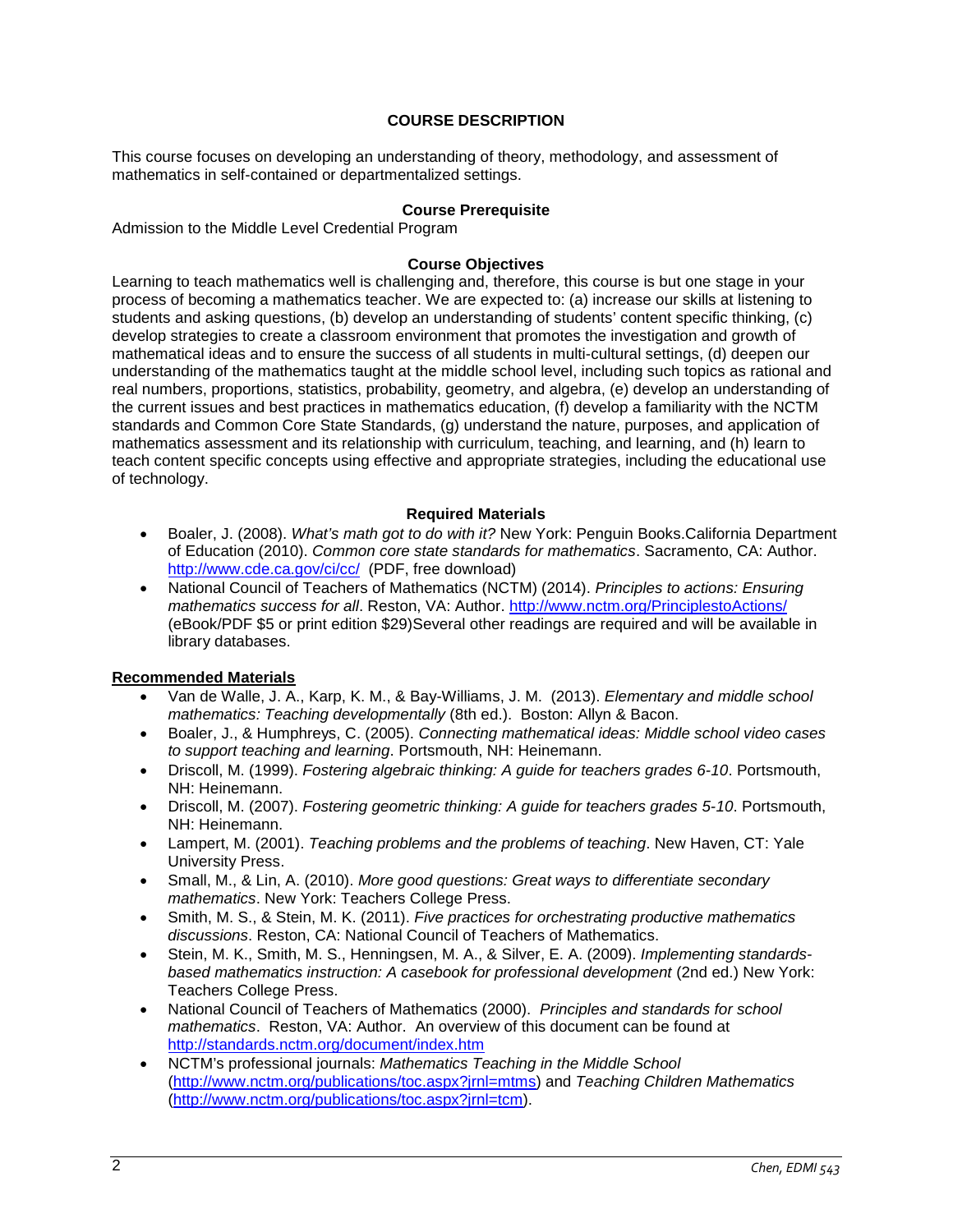### **Authorization to Teach English Learners**

This credential program has been specifically designed to prepare teachers for the diversity of languages often encountered in California public school classrooms. The authorization to teach English learners is met through the infusion of content and experiences within the credential program, as well as additional coursework. Students successfully completing this program receive a credential with authorization to teach English learners.

*(Approved by CCTC in SB 2042 Program Standards, August 02)*

# **STUDENT LEARNING OUTCOMES**

# **Teacher Performance Expectation (TPE) Competencies**

The course objectives, assignments, and assessments have been aligned with the CTC standards for Multiple Subject Credential. This course is designed to help teachers seeking a California teaching credential to develop the skills, knowledge, and attitudes necessary to assist schools and district in implementing effective programs for all students. The successful candidate will be able to merge theory and practice in order to realize a comprehensive and extensive educational program for all students. Primary emphases:

- TPE 1a-Subject Specific Pedagogical Skills for MS Teaching (Mathematics)
- TPE 2-Monitoring Student Learning During Instruction

### **California Teacher Performance Assessment (CalTPA)**

Beginning July 1, 2008 all California credential candidates must successfully complete a state-approved system of teacher performance assessment (TPA), to be embedded in the credential program of preparation. At CSUSM this assessment system is called the CalTPA or the TPA for short.

To assist your successful completion of the TPA, a series of informational seminars are offered over the course of the program. TPA related questions and logistical concerns are to be addressed during the seminars. Your attendance to TPA seminars will greatly contribute to your success on the assessment.

Additionally, School of Education (SOE) classes use common pedagogical language, lesson plans (lesson designs), and unit plans (unit designs) in order to support and ensure your success on the TPA and more importantly in your credential program.

The CalTPA Candidate Handbook, TPA seminar schedule, and other TPA support materials can be found on the SOE website at [http://www.csusm.edu/education/CalTPA/CalTPA.html.](http://www.csusm.edu/education/CalTPA/CalTPA.html)

#### **Assessment of Professional Dispositions**

Assessing a candidate's dispositions within a professional preparation program is recognition that teaching and working with learners of all ages requires not only specific content knowledge and pedagogical skills, but positive attitudes about multiple dimensions of the profession. The School of Education has identified six dispositions – social justice and equity, collaboration, critical thinking, professional ethics, reflective teaching and learning, and life-long learning—and developed an assessment rubric. For each dispositional element, there are three levels of performance - *unacceptable*, *initial target*, and *advanced target*. The description and rubric for the three levels of performance offer measurable behaviors and examples.

The assessment is designed to provide candidates with ongoing feedback for their growth in professional dispositions and includes a self-assessment by the candidate. The dispositions and rubric are presented, explained and assessed in one or more designated courses in each program as well as in clinical practice. Based upon assessment feedback candidates will compose a reflection that becomes part of the candidate's Teaching Performance Expectation portfolio. Candidates are expected to meet the level of *initial target* during the program.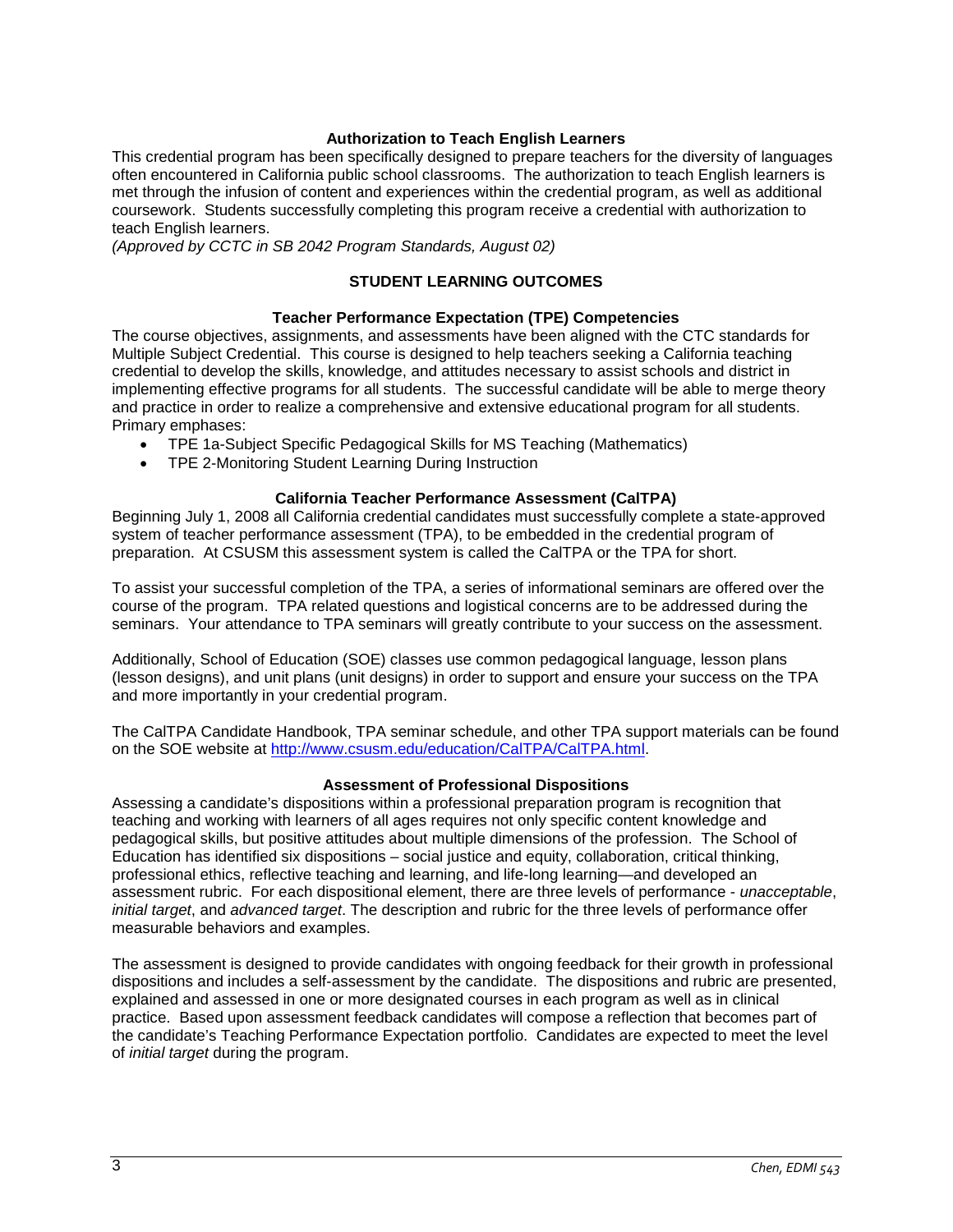# **CSUSM AND SOE POLICIES**

#### **School of Education Attendance Policy**

Due to the dynamic and interactive nature of courses in the College of Education, all students are expected to attend all classes and participate actively. At a minimum, students must attend more than 80% of class time, or s/he may not receive a passing grade for the course at the discretion of the instructor. Individual instructors may adopt more stringent attendance requirements. Should the student have extenuating circumstances, s/he should contact the instructor as soon as possible. *(Adopted by the COE Governance Community, December, 1997).*

Teacher education is a professional preparation program. Therefore, for this course: Students missing more than one class session cannot earn an A or A-. Students missing more than two class sessions cannot earn a B or B+. Students missing more than three classes cannot earn a C+. Arriving late or leaving early by more than 20 minutes counts as an absence. Notifying the instructor does not constitute an excuse. All assignments must be turned in on due date even in case of an absence.

#### **Students with Disabilities Requiring Reasonable Accommodations**

Students with disabilities who require reasonable accommodations must be approved for services by providing appropriate and recent documentation to the Office of Disable Student Services (DSS). This office is located in Craven Hall 4300, and can be contacted by phone at (760) 750-4905, or TTY (760) 750-4909. Students authorized by DSS to receive reasonable accommodations should meet with their instructor during office hours or, in order to ensure confidentiality, in a more private setting.

### **All University Writing Requirement**

The CSUSM writing requirement of 2500 words is met through the completion of course assignments. Therefore, all writing will be looked at for content, organization, grammar, spelling, and format. For this class please use APA Manual, 6th edition (see a guide at [http://owl.english.purdue.edu/owl/section/2/10/\)](http://owl.english.purdue.edu/owl/section/2/10/).

#### **CSUSM Academic Honesty Policy**

Students will be expected to adhere to standards of academic honesty and integrity, as outlined in the Student Academic Honesty Policy. All written work and oral presentation assignments must be original work. All ideas/materials that are borrowed from other sources must have appropriate references to the original sources. Any quoted material should give credit to the source and be punctuated with quotation marks.

Students are responsible for honest completion of their work including examinations. There will be no tolerance for infractions. If you believe there has been an infraction by someone in the class, please bring it to the instructor's attention. The instructor reserves the right to discipline any student for academic dishonesty in accordance with the general rules and regulations of the university. Disciplinary action may include the lowering of grades and/or the assignment of a failing grade for an exam, assignment, or the class as a whole.

Incidents of Academic Dishonesty will be reported to the Dean of Students. Sanctions at the University level may include suspension or expulsion from the University.

#### **Plagiarism:**

As an educator, it is expected that each student will do his/her own work, and contribute equally to group projects and processes. Plagiarism or cheating is unacceptable under any circumstances. If you are in doubt about whether your work is paraphrased or plagiarized see the Plagiarism Prevention for Students website http://library.csusm.edu/plagiarism/index.html. If there are questions about academic honesty, please consult the University catalog.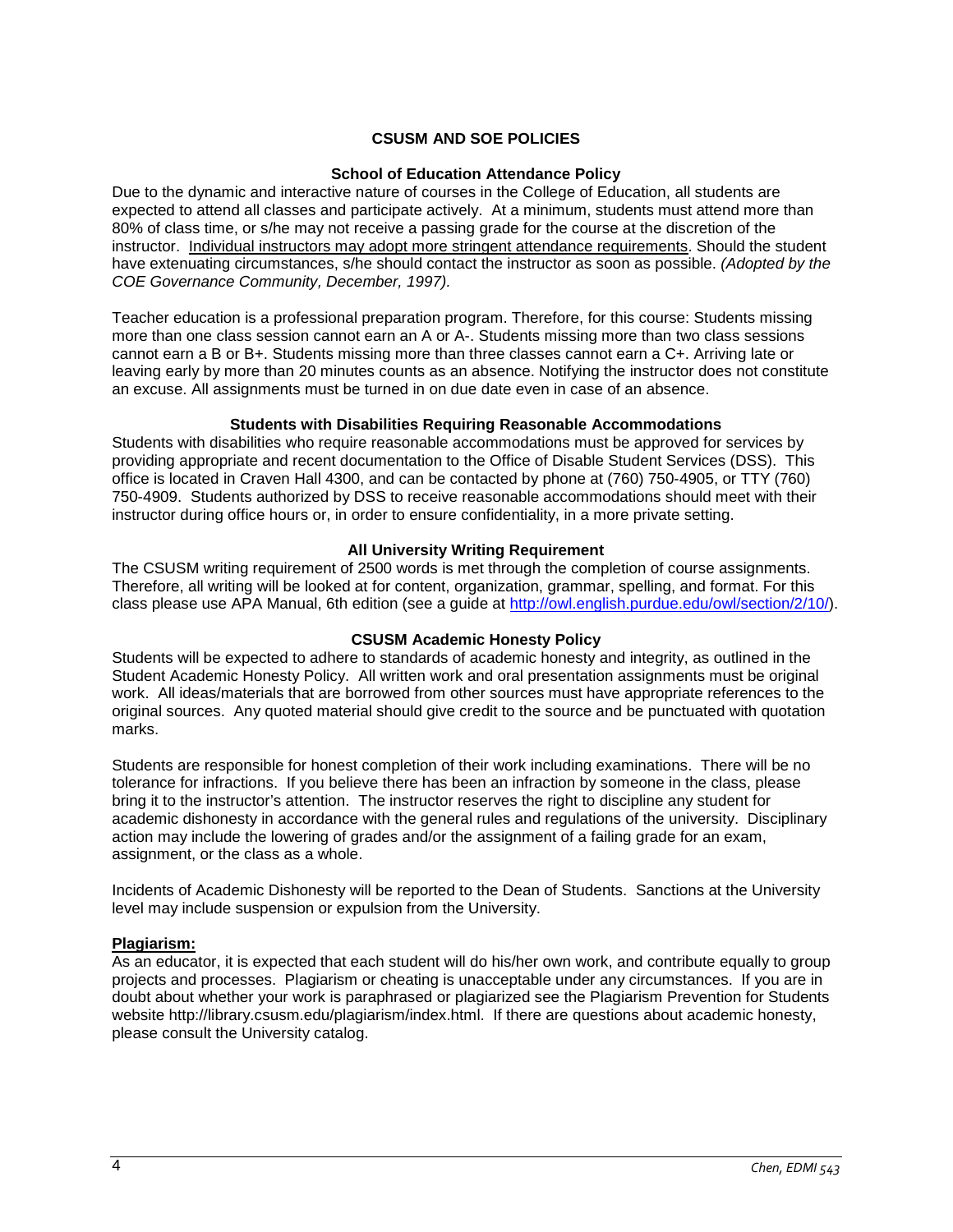### **COURSE REQUIREMENTS AND GRADING STANDARDS**

Teaching and learning require engaged and reflective participants. It is essential that you prepare carefully for class, be ready to discuss readings and assignments thoughtfully, and actively participate in all class activities. Here is a list of the assignments and requirements, followed by descriptions of each of them:

| <b>Assignment</b>                       | <b>Points</b> | <b>Due Date</b>   |
|-----------------------------------------|---------------|-------------------|
| Mathematics autobiography               |               | 9/4               |
| Reflections                             | 15            | ongoing           |
| Unpacking standards                     | 10            | 9/19              |
| Clinical student interview              | 10            | 9/29              |
| Mathematics learning activity           | 10            | varies            |
| Lesson design                           | 25            | 10/3 (draft 9/23) |
| Assessment of problem solving           | 10            | 10/17             |
| Online modules                          | 10            | 9/26 & 10/17      |
| Professional dispositions/participation | 10            | ongoing           |

*Mathematics Autobiography*—This assignment will not be graded but will count as part of your participation grade. This assignment has three components:

- (a) Make a drawing of what comes to mind when you think about mathematics (i.e., what mathematics is to you?). Provide a brief explanation of your drawing.
- (b) Define a mathematician. Write a one-paragraph definition. USE YOUR OWN WORDS AND DEFINITION. Do not use a dictionary or Wikipedia.
- (c) Write a 2-page reflection (double-spaced) on your experience as a mathematics student (you can start at Kindergarten if you wish!). Position yourself concerning how "good" you are in math. Discuss your feelings about math and your perception of yourself as a math learner. Did you feel you were an active participant in your math classes, or you felt that you were mostly an outsider? Did you see personal meanings/purposes in math or just to get a grade and move on?

*Reflections* – You will reflect on the readings, observations, or our class activities. You will submit a reflection on particular dates (see the schedule below). The focus will be on how you make sense of the information rather than a summary. The purpose of the reflections is to prepare you for class discussion and to reflect on your own experiences, beliefs, and theories about mathematics education. There will be time for discussion of the readings so it is imperative that you do the readings each week. The way in which you are asked to reflect may change week to week.

*Unpacking Standards*—You will work with peers and unpack selected California *Common Core State Standards for Mathematics* (CCSS-M). You will explore how the math concepts and skills progress through grade levels in a domain. You will also identify an example (activity, task, problem, or scenario) that addresses particular standards and explain how the example addresses some of the eight standards for mathematical practice.

*Clinical Student Interview* – The purpose is to gain insight into students' mathematical thinking and understanding, to learn how to effectively pose questions and interpret the meaning of students' responses, and to provide you with an opportunity to interact with students. You will conduct a clinical interview with a student to assess his or her understanding of mathematics and problem solving skills. Sample interview questions are provided, but you are encouraged to use your own invention with instructor approval. You will pose mathematical problems/tasks for the student to solve and will ask the student to explain his or her thinking so you may gain insight into his or her mathematical understanding and strategies. You need to submit a 2-page reflective report. Please also include the student's written work (if available). You may work with a peer in the interviewing process, but each needs to write his/her own report. In addition, you may need to share/present your interview findings in class. See the Student Interview Guidelines and a sample interview report on Cougar Courses.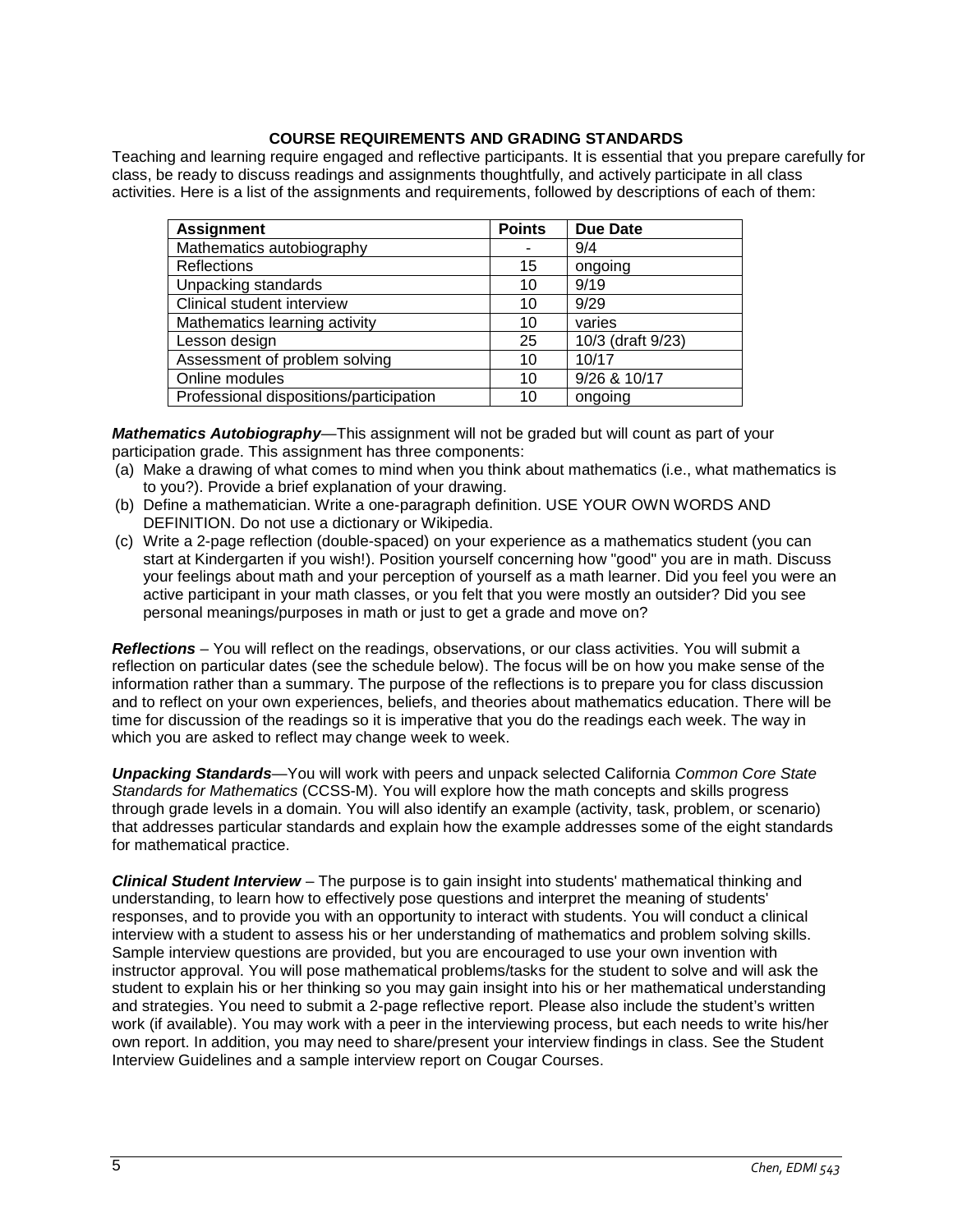*Mathematics Learning Activity (MLA)*. The purpose of this assignment is to provide you with opportunities to (1) experience teaching a math activity in a small group setting, (2) reflect on student learning, (3) set up learning centers in a classroom and rotate students through various activities.

We will get into MLA teams. Each team will select a math topic in middle school curriculum, and each team member will be responsible for conducting an activity within the team's topic (e.g., fractions, algebraic thinking, geometry). That is, each member will teach the math concepts/skills in the activity to your peers that are not on the team in a learning center type format. For example, if your team has 5 members, there will be 5 math activities. Your team will set up 5 learning centers in our class. Each of you will conduct your activity at a learning center. The rest of the class will form into 5 groups, and they will rotate through the 5 learning centers/activities. It means that you have the opportunity to do your activity 5 times, and chances are you will modify the activity to meet the participants' needs. See the course schedule for presentation dates.

Suggested math learning activities will be provided in class and/or on Cougar Courses. You may choose an activity from the course texts or other resources. You are welcome to design your own activity. Choose/design an activity that helps the class understand the "big ideas" in math education and that demonstrates various instructional strategies. Your goal is to engage your peer teacher candidates in advancing their understanding of the key ideas, frameworks, effective teaching strategies, and so on. At any rate, your activity should be planned and/or adapted to show evidence of higher-order thinking (no bingo games!). Each individual activity should take about 8-10 minutes. Therefore, if the activity as the way it is described is too short or too long, you need to adapt it to fit the time frame.

After you have conducted your MLA, you need to submit a reflection.

*Lesson Design*—This assignment has three components: design, implementation, and reflection. First, working in small groups of 3-4 members, your team will design one single lesson (approximately 40 minutes) for a middle school mathematics class. The lesson needs to be aligned with Common Core State Standards for Mathematics and Van de Walle's "teaching through problem solving" framework and require a higher-level cognitive demand.

Second, you will implement the lesson. There are two options. **Option 1**: If access to a middle school class can be obtained, then you will implement your lesson in that classroom. Videotaping the lesson implementation is highly recommended. You need to share your lesson and teaching experience by means of a group presentation in our 543 class. Student work samples are usually helpful in your presentation. **Option 2**: If you cannot gain access to a middle school classroom, you can teach your lesson to your fellow teacher candidates, assuming that they are middle school students. In either case, your teaching performance will not affect your grade. You are encouraged to submit a draft of your lesson plan for review before the lesson is taught.

Lastly, your group will do a collective reflection on the implementation of your lesson and student learning outcomes. Again, if you choose Option 1, videotaping and collection of student work are highly recommended as a means for in-depth reflection.

You will submit both your lesson plan (including all supporting materials such as problem statements, visuals, guidelines, rubric, etc.) and a reflection paper. If you teach your lesson to a middle school class, you will present highlights of your lesson in the 543 class and share your reflection. If you teach your lesson in the 543 class, we will all discuss the effectiveness of the lesson and provide feedback.

*Assessment of Problem Solving*—This assignment is intended for group work. Your group will analyze and sort students' solution strategies to a math problem based on the effectiveness of strategies or levels of understanding.

• Stage 1: Collecting students' problem solving strategies. You will pose a math problem to a whole class of students and collect their solution strategies. Or you can obtain students' problem solving strategies from your cooperating teacher.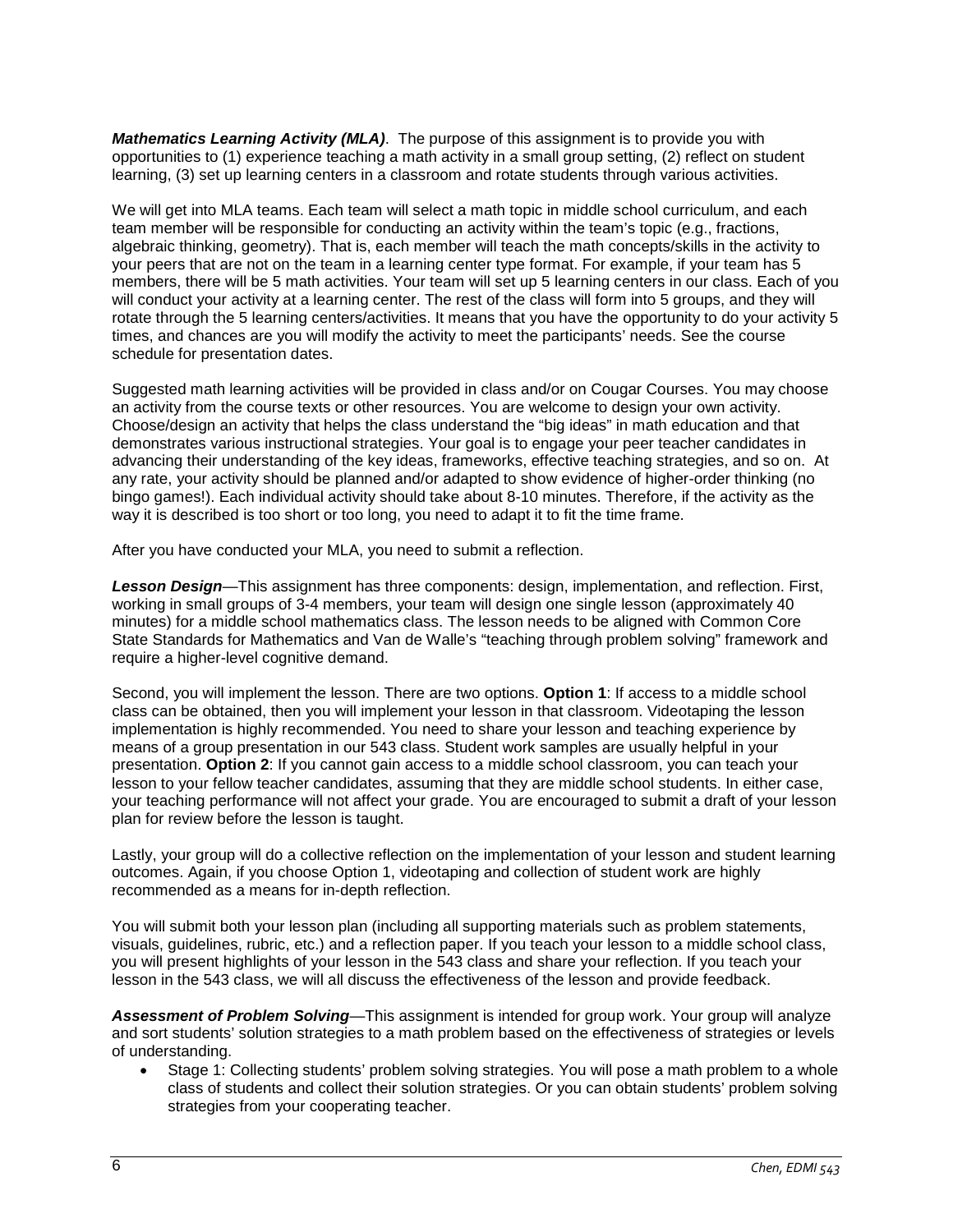- Stage 2: Interpreting students' understanding and problem solving skills. You will analyze and sort students' solution strategies into 3 to 4 categories/levels of understanding and effectiveness of strategies. Choose a student from each category/level whose work represents that category/level.
- Stage 3: Reporting. Your group will write and submit a report containing: (1) the problem; (2) an overall summary of student performance; (3) categories or levels of student work; (4) which 3 or 4 students or groups will you choose to represent the categories/levels; (5) why do you choose these students? (6) implications for instruction; and (7) a concluding remark on the assessment process: what worked and what could be done differently? The report should not exceed 3 pages. Attach copies/scans of the chosen students' work.

This assignment is based on the framework in Smith and Stein's book (2011) entitled *Five Practices for Orchestrating Productive Mathematics Discussions*.

**Online Modules**—There will be a few online sessions. You need to complete a learning module for each online session. The modules will be posted on Cougar Courses.

*Professional Dispositions & Participation*—You are expected to actively participate in in-class and online discussions, group work, presentations, and hands-on activities throughout the course. A positive professional disposition includes a willingness to consider and discuss new ideas objectively, curiosity, perseverance, and seriousness about improving one's self as a teacher. It can also include a sense of humor and social intelligence (e.g., the tact and ability to make others feel comfortable and to contribute).

# **Assignment Policy**

All assignments, requirements, due dates, and scoring rubrics will be available through Cougar Courses. You are responsible to track your grades and progress in the course. In order to successfully complete this course, all assignments must be completed at an acceptable level noted on assignment directions and rubrics. Each written assignment is expected to have a clear organizational presentation and be free of grammar, punctuation, or spelling errors. There will be a reduction in points for the above-mentioned errors. All assignments are due by 11 p.m. on the due date, unless specified otherwise. Reading reflections are typically due in class.

*Late assignment policy*: 10% deduction for being one day late, 20% deduction two days late, 30% deduction three days late, and so on. After a week, no assignments will be accepted. If extraordinary circumstances occur, please contact the instructor BEFORE the deadline.

#### **Grading Standards**

Final grades are calculated on the standard of: A: 93% - 100% A-: 90% - 92% B+: 87% - 89% B: 83% - 86% C+: 77% - 79%<br>F: below 60 D:  $60\% - 69\%$ 

Failure to complete this course with a grade of C+ or higher will prohibit a teacher candidate from continuing the teaching credential program.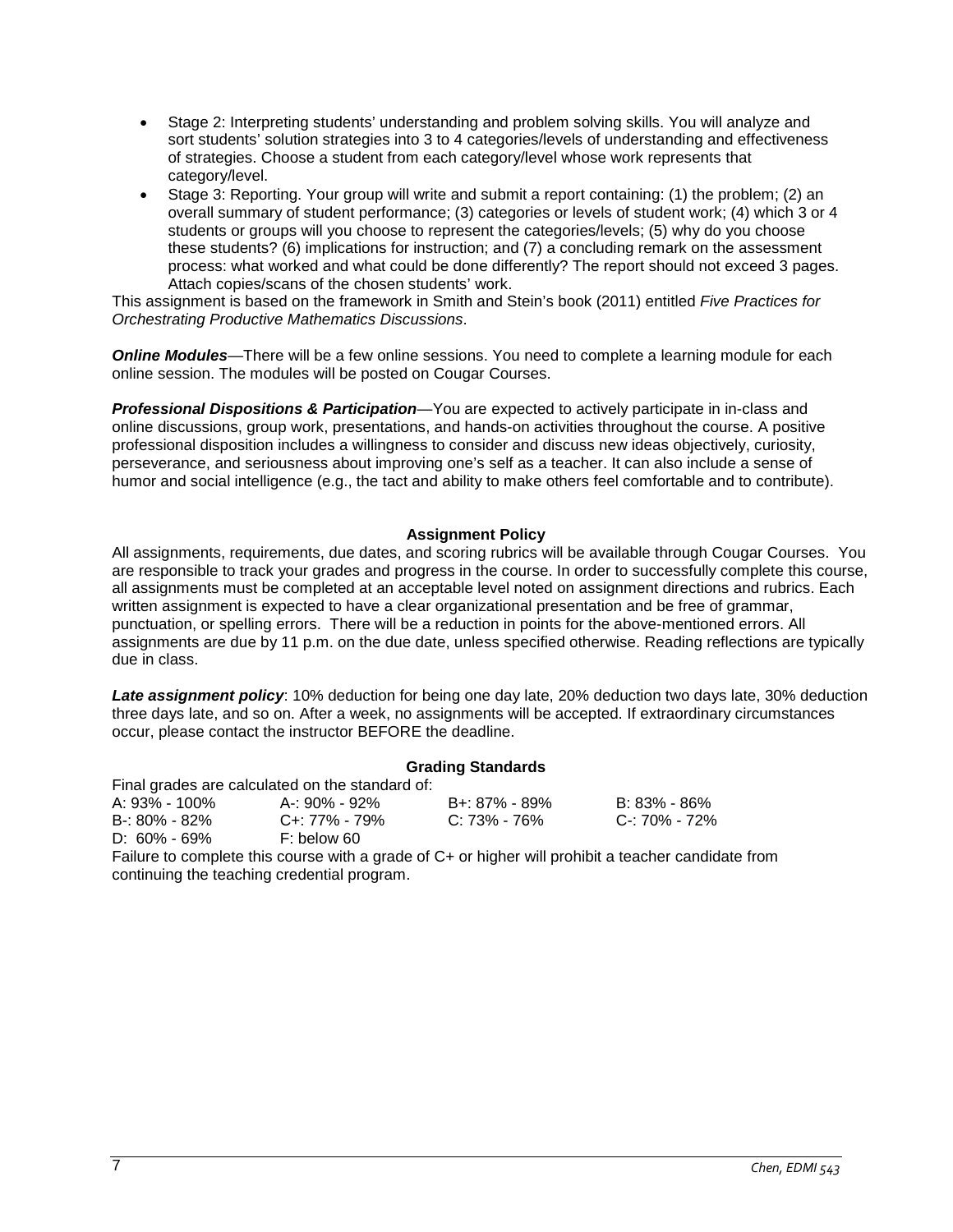# **TENTATIVE SCHEDULE**

The dynamic nature of teaching and learning makes it hard to establish a set schedule. Please note that modifications will likely to occur at the discretion of the instructor.

| <b>Date</b> | modifications will likely to oboar at the discretion of the instruction.<br><b>Session/Topics/Essential Questions</b> | <b>Reading &amp; Assignments</b>   |
|-------------|-----------------------------------------------------------------------------------------------------------------------|------------------------------------|
| 8/29        | 1. Building an effective math classroom                                                                               | Course syllabus                    |
| Fri         | Course introduction; what are characteristics of an effective                                                         | Boaler (2008) Intro & ch. 1        |
| AM          | math classroom?                                                                                                       |                                    |
| 9/4         | 2. Students as young mathematicians in a community of                                                                 | Boaler (2008) ch. 2-3              |
| Thur        | <b>learners</b>                                                                                                       | <b>Math autobiography</b>          |
| AM          | What does it mean to "do mathematics"?                                                                                | <b>Reflection 1 due in class</b>   |
|             | How does affect (beliefs, attitudes, etc.) influence learning?                                                        |                                    |
| 9/8         | 3. Challenging students with rich math tasks                                                                          | PtA: pp. 1-29                      |
| Mon         | What are different levels of cognitive demand of math                                                                 | <b>Explore NCTM Illuminations:</b> |
| <b>PM</b>   | tasks?                                                                                                                | http://illuminations.nctm.org/     |
|             | How can we challenge students using appropriate math                                                                  |                                    |
|             | tasks?                                                                                                                |                                    |
| 9/12        | 4. Unpacking math standards                                                                                           | California CCSS-M                  |
| Fri         | How can we design CCSS-based lessons? What are the                                                                    | PtA: pp. 29-57                     |
| AM          | benefits and drawbacks of math standards?                                                                             | <b>Reflection 2 due in class</b>   |
|             | Planning time for math standards activity-bring your                                                                  |                                    |
|             | laptop or tablet.                                                                                                     |                                    |
| 9/15        | 5. Lesson design (1): Teaching through problem solving                                                                | Van de Walle et al. (2013) ch. 3   |
| Mon         | How do we make decisions about what to teach and how                                                                  |                                    |
| <b>PM</b>   | we teach it? How do we provide opportunities for student                                                              |                                    |
|             | thinking and interaction?                                                                                             |                                    |
| 9/19        | 6. Lesson design (2): Problem-based lessons                                                                           | Van de Walle et al. (2013) ch. 4   |
| Fri         | The Launch-Explore-Summarize model. How do we                                                                         | <b>Unpacking standards</b>         |
| AM          | orchestrate classroom discussion during a problem-based                                                               |                                    |
|             | lesson?                                                                                                               |                                    |
|             | MLA team 1 presentations*                                                                                             |                                    |
| 9/23        | 7. Online session: Assessment of students' thinking in                                                                | Boaler (2008) ch. 4                |
| Tue         | mathematics                                                                                                           | <b>Complete online module by</b>   |
| PM          |                                                                                                                       | 9/26                               |
|             |                                                                                                                       | Lesson design draft                |
| 9/29        | 8. Using tools and technology in math teaching &                                                                      | Puchner et al. (2008)              |
| Mon         | learning                                                                                                              | <b>Clinical student interview</b>  |
| <b>PM</b>   | How do we provide opportunities for hands-on explorations                                                             |                                    |
|             | of math? How can manipulatives help or fail to help children                                                          |                                    |
|             | construct math ideas? Introduction to Geometer's                                                                      |                                    |
|             | Sketchpad.                                                                                                            |                                    |
|             | MLA team 2 presentations*                                                                                             |                                    |
| 10/3<br>Fri | 9. Algebraic thinking                                                                                                 | Driscoll, ch. 1-2<br>Lesson design |
| AM          | What factors are involved on the way from arithmetic to<br>algebra? How can we help students make & justify           |                                    |
|             | conjectures and generalizations? Math topic: Algebraic                                                                |                                    |
|             | thinking                                                                                                              |                                    |
|             | <b>MLA team 3 presentations*</b>                                                                                      |                                    |
|             |                                                                                                                       |                                    |
| 10/6        | 10. Lesson implementations/presentations & discussion                                                                 | Boaler (2008) ch. 5                |
| Mon         | (1)                                                                                                                   | Boaler & Humphreys (2005) ch.      |
| <b>PM</b>   | How can we maintain the intended cognitive level of a math                                                            | 1                                  |
|             | task? How do we collect evidence of learning as a means                                                               |                                    |
|             | for in-depth reflection on the effectiveness of instructional                                                         |                                    |
|             | strategies?                                                                                                           |                                    |